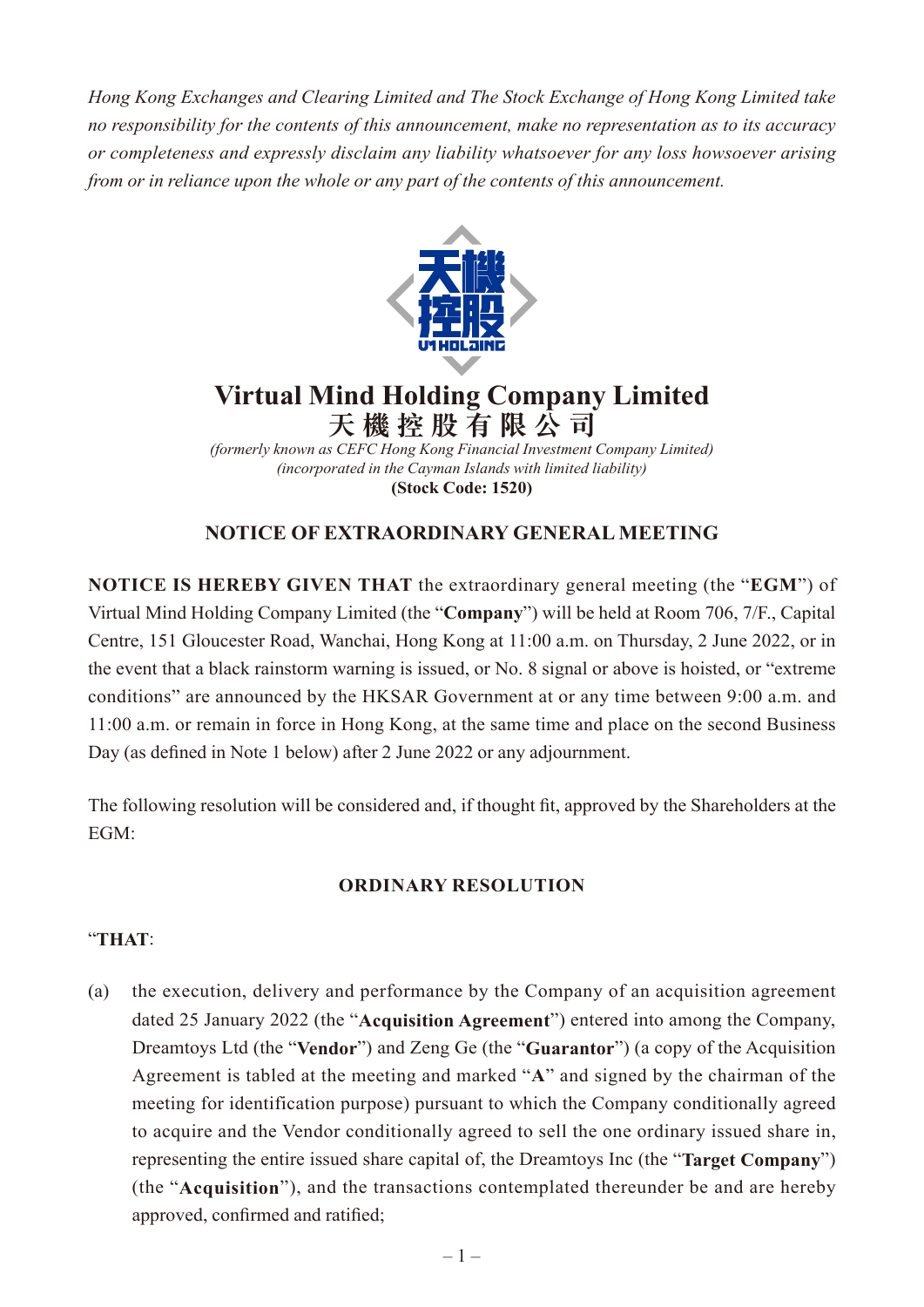- (b) subject to the fulfilment or waiver of the conditions precedent set out in the Acquisition Agreement, the directors of the Company (the "**Directors**") be and are hereby granted a specific mandate (the "**Specific Mandate**") which shall entitle the Directors to exercise all the powers of the Company to allot and issue a maximum of 180,000,000 new shares (the "**Shares**") of the Company (the "**Consideration Shares**") at the issue price of HK\$0.22 per Share to the Vendor to settle part of the consideration for the Acquisition in accordance with the terms and conditions of the Acquisition Agreement; and
- (c) any one or more of the Directors of the Company be and is/are hereby authorised to exercise all powers of the Company and take all steps as might in their opinion be desirable, necessary or expedient to give effect to or in connection with the Acquisition Agreement including without limitation: (i) the execution, amendment, supplement, delivery, submission and/ or implementation of any further documents or agreements in relation to the Acquisition Agreement, and the issue and allotment of the Consideration Shares; and (ii) the taking of all necessary actions to implement the transactions contemplated under the Acquisition Agreement."

By order of the Board **Virtual Mind Holding Company Limited Li Yang** *Chairman and Executive Director*

Hong Kong, 13 May 2022

As at the date hereof, the board of Directors comprised the following Directors:

| <i>Executive Directors</i>          | Mr. LI Yang <i>(Chairman)</i>  |
|-------------------------------------|--------------------------------|
|                                     | Ms. TIN Yat Yu Carol           |
|                                     | Mr. CHEUNG Ka Lung             |
|                                     | Mr. CHAN Ming Leung Terence    |
|                                     | Mr. GONG Xiaohan               |
|                                     | Mr. TANG Shu Pui Simon         |
| Independent non-executive Directors |                                |
|                                     | Mr. HON Ming Sang              |
|                                     | Ms. LO Wing Sze BBS, JP        |
| Head office and principal place of  | Room 706, 7/F., Capital Centre |
| business in Hong Kong               | 151 Gloucester Road            |
|                                     | Wanchai                        |
|                                     | Hong Kong                      |
|                                     |                                |

 $-2-$